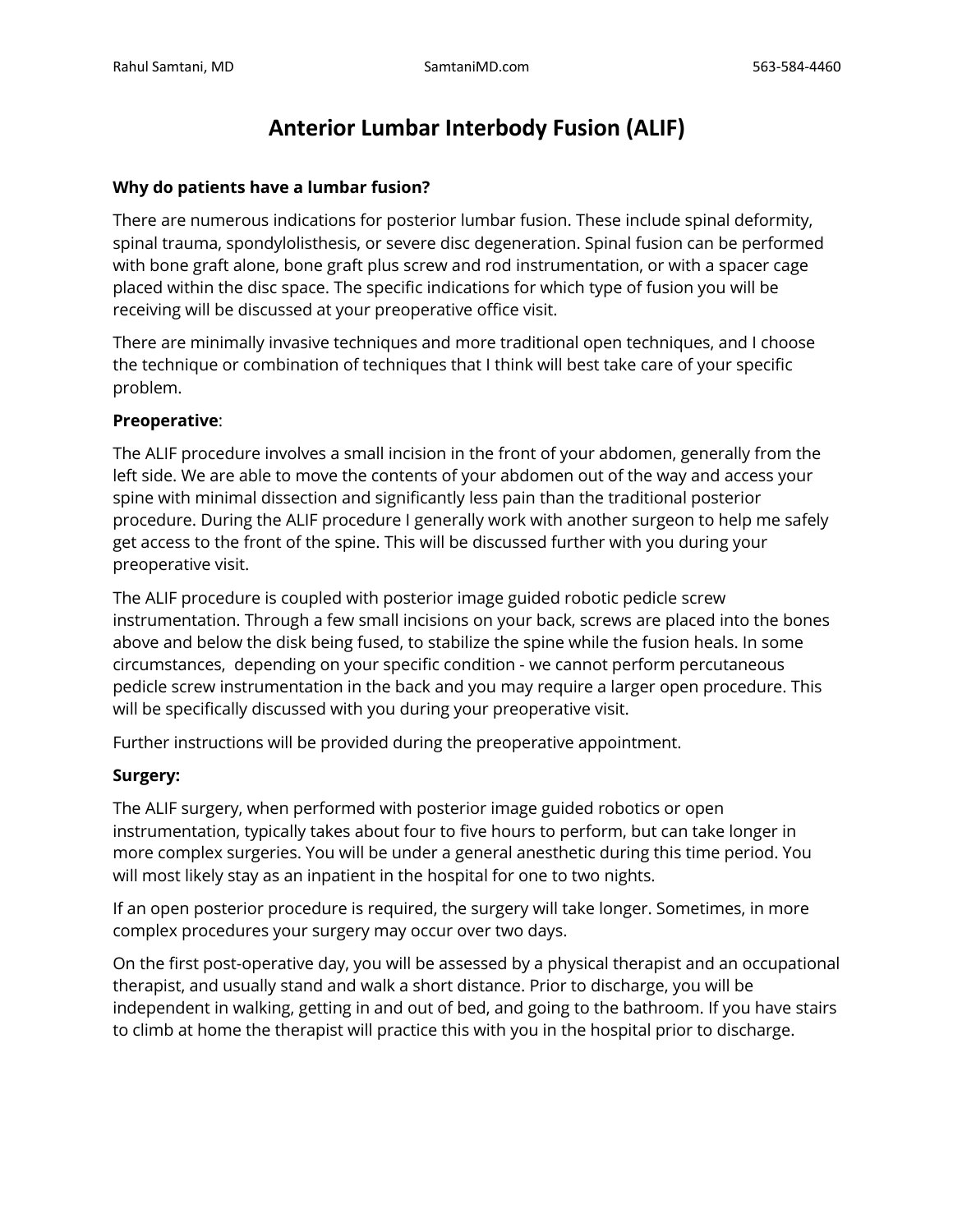## **Post-Operative:**

You will be given several different medicines to help control your pain. These medications are weaned over a 1-3 week period.

The bandage that you go home with should be kept on for 2 weeks. It is ok to shower as long as your bandage remains clean and dry. If it gets wet or saturated it may require changing. Please give us a call if this occurs.

You may begin a walking program immediately upon discharge. A short 10- to 15-minute walk per day is all that we ask you to do over the first three to four weeks, and you can increase your walking distance as you see fit. Please refrain from any excessive bending, twisting, or lifting over 10 pounds. You will be prescribed a brace to wear after surgery. This brace should be worn when out of bed and can be removed when you are sitting or laying down.

## **Follow Up:**

You will be given a follow-up appointment for two weeks following surgery. At this visit we will evaluate your incision and make sure it is healing appropriately. We will also review your X-rays together.

Your second postoperative office visit should occur by six weeks. At this point we will go over your X-rays, and increase your activities as appropriate. Most patients have no restrictions by 12 weeks post-operatively, though we will discuss strategies to protect your back in the long run.

# **Constipation**:

- To prevent constipation you should take the Colace 1 tablet twice a day (stool softener) until you have regular bowel movements, then can take once a day.
- You may also take over-the-counter Sennakot 1-2 tablets twice a day (gentle laxative)
- Take these medications until you have regular daily bowel movements, then decrease to once a day.
- You should hold these medications if you experience loose stool or diarrhea. It is also best to stay well hydrated to avoid constipation.

#### **Smoking**:

Failure of fusion is as high as 65% in smokers and nicotine users. Therefore, spine patients should not smoke or use nicotine for 6 months after surgery. This is your time to quit. Do not smoke, as this interferes with bone healing.

# **CALL IMMEDIATELY IF YOU EXPERIENCE ANY OF THE FOLLOWING:**

- Pain that is continually increasing or not relieved by pain medicine
- Any new weakness, numbness, tingling in your extremities
- Any signs of infection at the wound site: redness, swelling, tenderness, drainage
- Fever greater than or equal to 101° F
- Any change in your bowel or bladder function including inability to urinate or bowel or bladder accidents.
- New tenderness in your calf, redness or discoloration of the leg, new shortness of breath, coughing up blood, or chest pain. These may be signs of a blood clot.